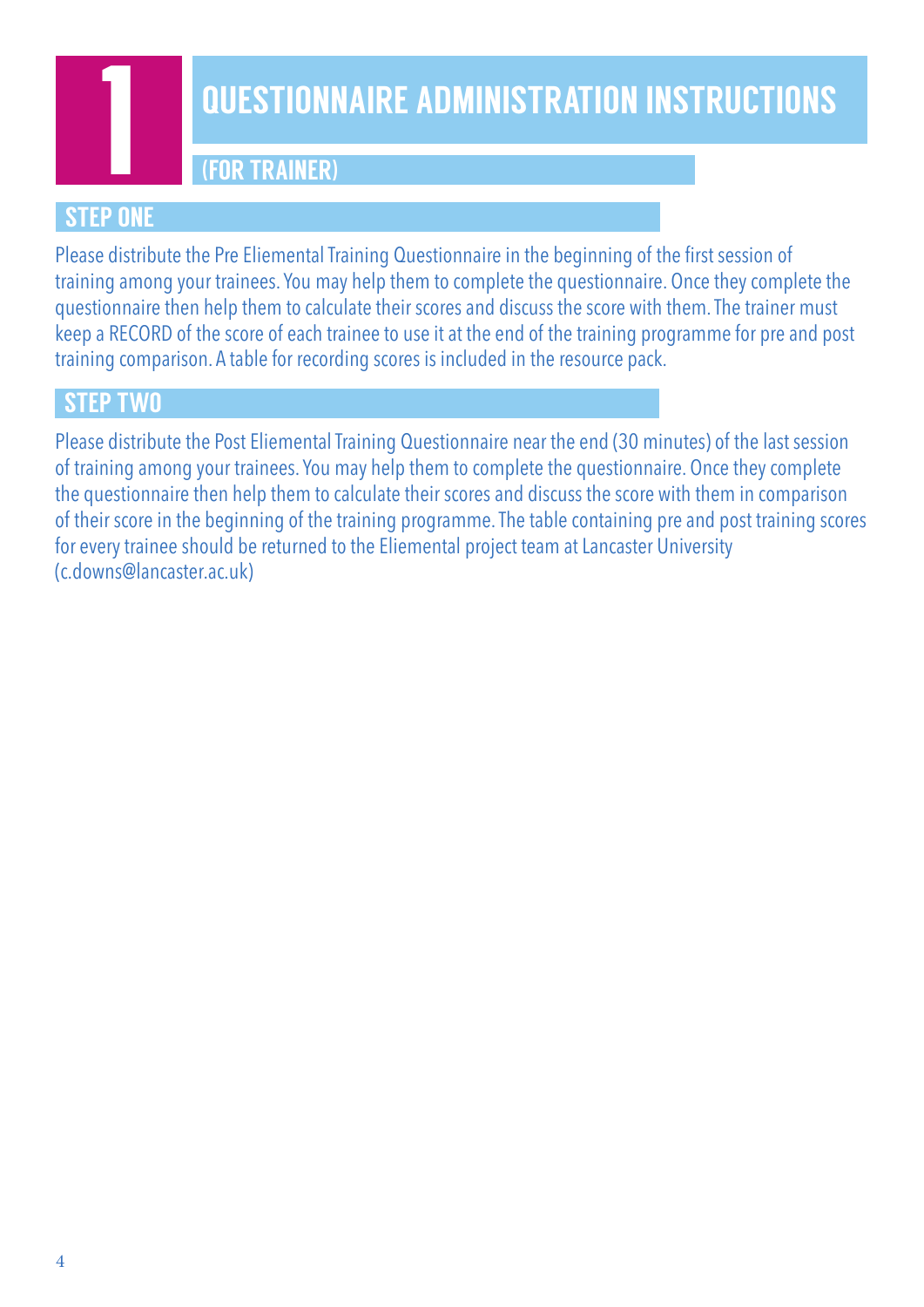## ELIEMENTAL PRE-TRAINING QUESTIONNAIRE RE-TRAINING QUESTIONNAIRE<br>ENTREPRENEURSHIP & EMPLOYABILITY SKILLS...

### Thank you for agreeing to take part in Eliemental

Please read each question carefully and mark X to grade your answer from 0 to 9 (0 being lowest and 9 being highest) that best represent your opinion. It will be helpful for us and you to understand your own belief about your soft skills related to entrepreneurship and employability. This questionnaire does not contain any question with right and wrong answers. All your opinion and answers will be confidential. You will remain anonymous. Your answers will always be used for research publications, technical reporting to Eliemental and will be used solely for your own business and career planning.

To what extent do you consider yourself as having the skills and/or abilities listed below?

| <b>COMMUNICATION</b>                                                              |              |                |                |   |                |   |   |  |
|-----------------------------------------------------------------------------------|--------------|----------------|----------------|---|----------------|---|---|--|
| I can express an idea in written form.                                            |              |                |                |   |                |   |   |  |
| Listening to another person respectfully                                          |              |                |                |   |                |   |   |  |
| Communicating to individual: I can express an idea<br>verbally                    |              |                |                |   |                |   |   |  |
| Communicating group: I can explain an idea verbally                               |              |                |                |   |                |   |   |  |
| I can analyse situations, arrive at conclusion and<br>communicate this to others  |              |                |                |   |                |   |   |  |
| <b>MOTIVATION</b>                                                                 | 0            | $\overline{2}$ | $\overline{3}$ | 4 | $\overline{5}$ | 6 | 8 |  |
| I want to be known and grow as business person                                    |              |                |                |   |                |   |   |  |
| I want to learn and grow as a professional                                        |              |                |                |   |                |   |   |  |
| I communicate optimism and positive energy to my<br>surroundings                  |              |                |                |   |                |   |   |  |
| Creativity and openness - I think 'out of the box'                                |              |                |                |   |                |   |   |  |
| I am eager to express my own ideas for starting a business                        |              |                |                |   |                |   |   |  |
| <b>SELF-BELIEF</b>                                                                | $\mathbf{0}$ | $\overline{2}$ | 3              |   | 5              |   | 8 |  |
| I am independent and manage myself without close super-<br>vision                 |              |                |                |   |                |   |   |  |
| I am comfortable to meet and interact with a diversity of<br>people               |              |                |                |   |                |   |   |  |
| I am usually able to convince people to follow my ideas                           |              |                |                |   |                |   |   |  |
| I am confident about establishing trust with colleagues,<br>customers and clients |              |                |                |   |                |   |   |  |
| I manage my time in order to complete my work and<br>assignments                  |              |                |                |   |                |   |   |  |
| I have the ability to make decisions for myself                                   |              |                |                |   |                |   |   |  |
| I can take action to promote my business                                          |              |                |                |   |                |   |   |  |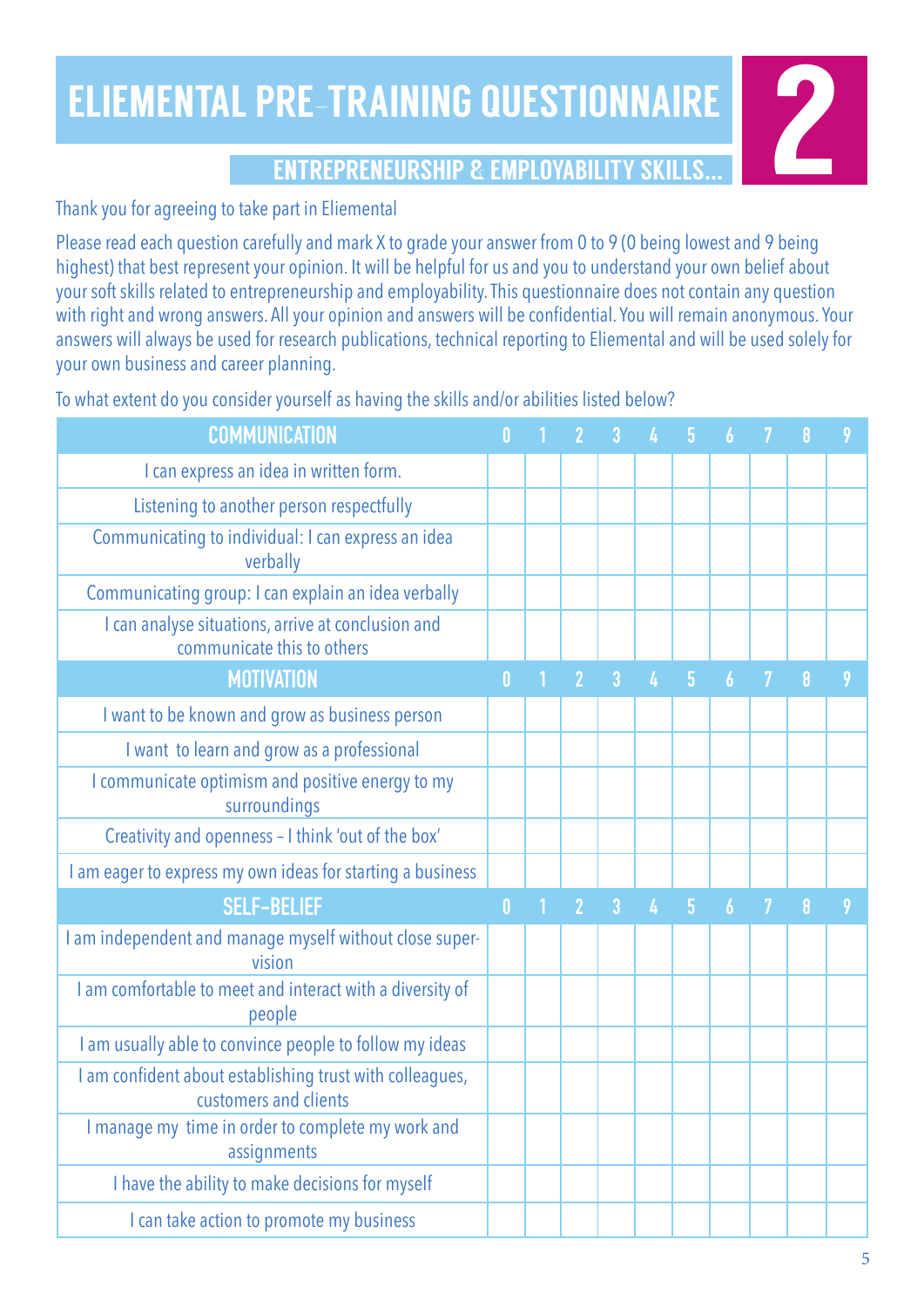

# **2 ELIEMENTAL PRE-TRAINING QUESTIONNAIRE**

### ENTREPRENEURSHIP & EMPLOYABILITY SKILLS...

| <b>SELF-BELIEF</b>                                                                                                                   | 0            |                | 3              |   | 5 |                |   |  |
|--------------------------------------------------------------------------------------------------------------------------------------|--------------|----------------|----------------|---|---|----------------|---|--|
| I assume responsibility for my business and<br>professional actions                                                                  |              |                |                |   |   |                |   |  |
| I function effectively in stressful situations                                                                                       |              |                |                |   |   |                |   |  |
| I have self-confidence and believe in my ability to<br>accomplish my tasks in an organization                                        |              |                |                |   |   |                |   |  |
| <b>DETERMINATION/DRIVE</b>                                                                                                           | 0            | $\overline{2}$ | 3              | 4 | 5 | 6              | 8 |  |
| I am achievement- and results- oriented<br>"Getting the work done."                                                                  |              |                |                |   |   |                |   |  |
| I am able to function using existing resources: Skills                                                                               |              |                |                |   |   |                |   |  |
| I am able to function using existing resources: Network                                                                              |              |                |                |   |   |                |   |  |
| Integrity - I am faithful to my values and professional ethics                                                                       |              |                |                |   |   |                |   |  |
| I am loyal to my business idea and want to achieve it                                                                                |              |                |                |   |   |                |   |  |
| <b>CHANGE BY LEARNING</b>                                                                                                            | $\mathbf{0}$ | $\overline{2}$ | $\overline{3}$ |   | 5 | $\overline{b}$ |   |  |
| I am ready to accept new assignments as needed                                                                                       |              |                |                |   |   |                |   |  |
| I am ready to learn from mistakes and willing to receive<br>feedback, including criticism and ready to change my ways<br>if required |              |                |                |   |   |                |   |  |
| I know how to access relevant information to start business                                                                          |              |                |                |   |   |                |   |  |
| I like to learn teamwork and cooperate as a team member                                                                              |              |                |                |   |   |                |   |  |
| I like to learn about and analyse business situations and<br>arrive at conclusion                                                    |              |                |                |   |   |                |   |  |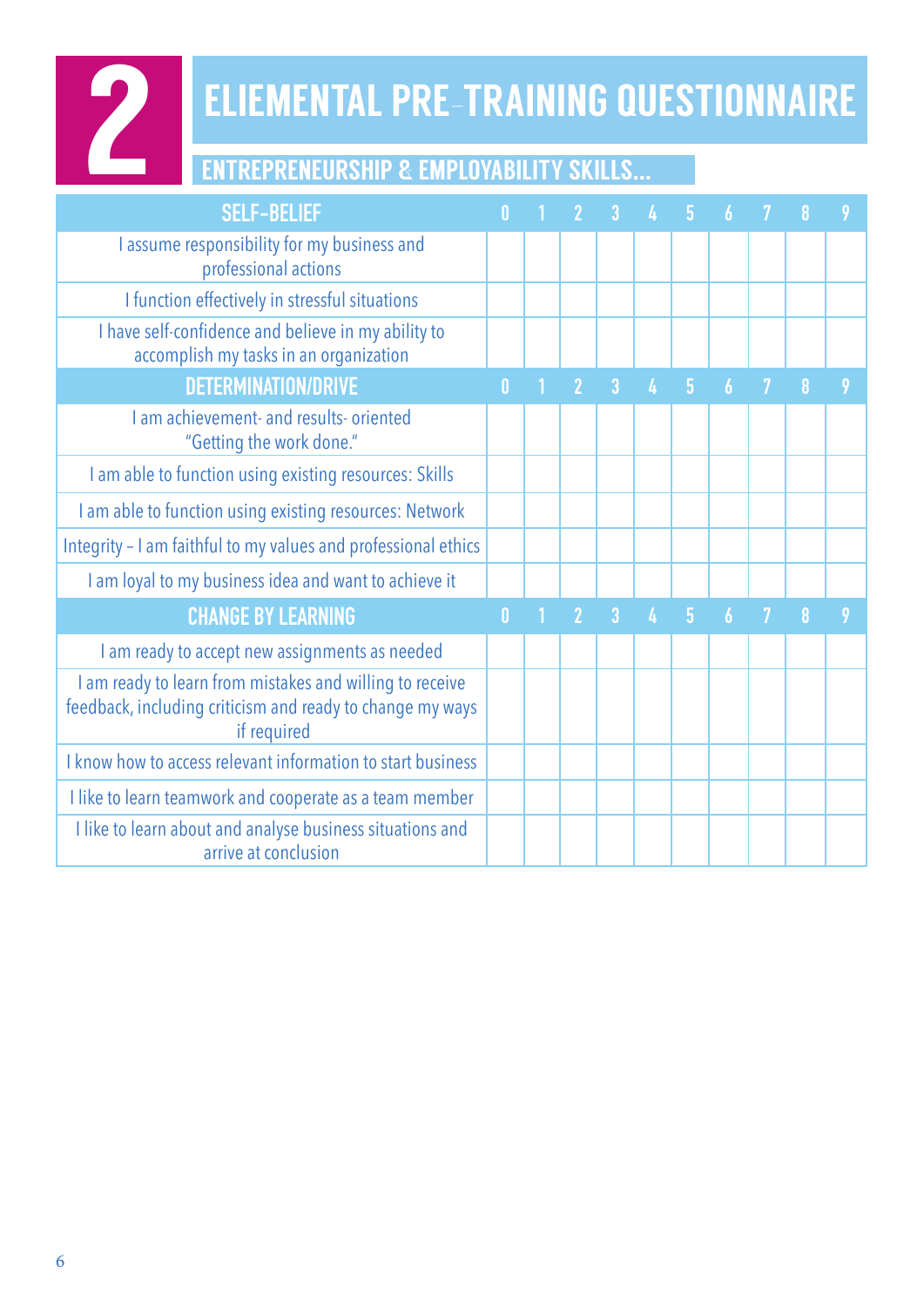## ELIEMENTAL PRE-TRAINING QUESTIONNAIRE **PRE-TRAINING QUESTIONNAIRE<br>ABOUT YOUR EXISTING SKILLS AND RESOURCES...**

### Please think about your existing skills....

Please think about your existing network.... **Your Professional/Work Network Your Social Network I have this idea/s for starting my business and am willing to write 200 words about it: Your Hard Skills Your Soft Skills**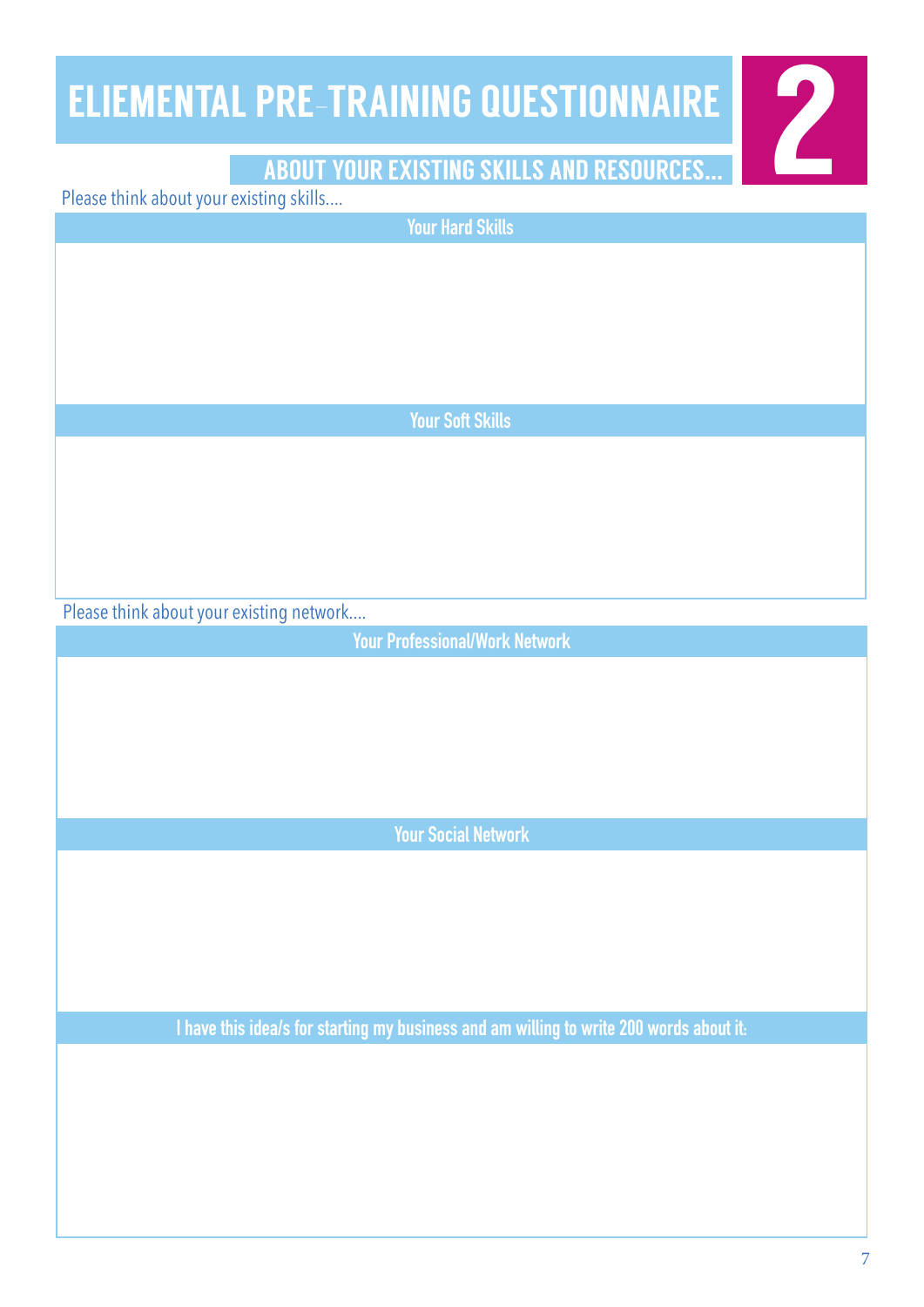# 3 ELIEMENTAL PRE-TRAINING QUESTIONNAIRE

### SCORING SHEET...

Scoring instructions: The five columns below represent the five soft skill clusters appearing in this questionnaire. For each questionnaire item , transfer the rating you gave (0-9) to the appropriate item number in the table. Afterwards, sum up the total for each column and divide it by the number of its items (5 or 10). The average score for each column will be your score for that skill cluster.

| <b>Communication</b> | <b>Motivation</b> | <b>Self-Belief</b> | Determination/<br><b>Drive</b> | <b>Change by</b><br><b>Learning</b> |
|----------------------|-------------------|--------------------|--------------------------------|-------------------------------------|
|                      |                   |                    |                                |                                     |
|                      | 2                 | $\mathbf{2}$       | $\overline{2}$                 | 2                                   |
|                      | 3                 | $\mathbf 3$        | 3                              | 3                                   |
|                      | 4                 | 4                  | 4                              | 4                                   |
| 5                    | 5                 | 5                  | 5                              | 5                                   |
|                      |                   | 6                  |                                |                                     |
|                      |                   | 7                  |                                |                                     |
|                      |                   | 8                  |                                |                                     |
|                      |                   | 9                  |                                |                                     |
|                      |                   | 10                 |                                |                                     |
|                      |                   |                    |                                |                                     |

| Total:        | Total:        | Total:         | Total:        | Total:        |
|---------------|---------------|----------------|---------------|---------------|
| Divided by 5: | Divided by 5: | Divided by 10: | Divided by 5: | Divided by 5: |

Scoring key: These five skills clusters are important because they have been identified by entrepreneurs and employers as particularly desirable for success. This questionnaire will help you identify those clusters in which your skills are stronger and those in which your skills are not as strong. It is usually helpful to keep developing your strong skills and look for opportunities to develop some of those skills that you have rated as less developed. Please keep in mind that you don't need high score in all of these skills to be successful entrepreneur and/or get a decent job.

### *Average Cluster Score:*

6.6 – 9.0 - High – This represents a high level of skills in this cluster, a level that will help you integrate successfully in the business world and/or labour market.

4.6 – 6.5 Moderate – This represents a moderate level of skills in this cluster. This level is usually high enough to start a business and/or find good jobs, but developing some of these strengths could benefit you in the long run.

0.0 – 4.5 Low – This represents a lower level of skills in this cluster. You can still start business and/or find a job, of course, but it may not be as satisfying as you prefer. Developing some of the skills you think can be improved will give you more options in the business world and/or job market.